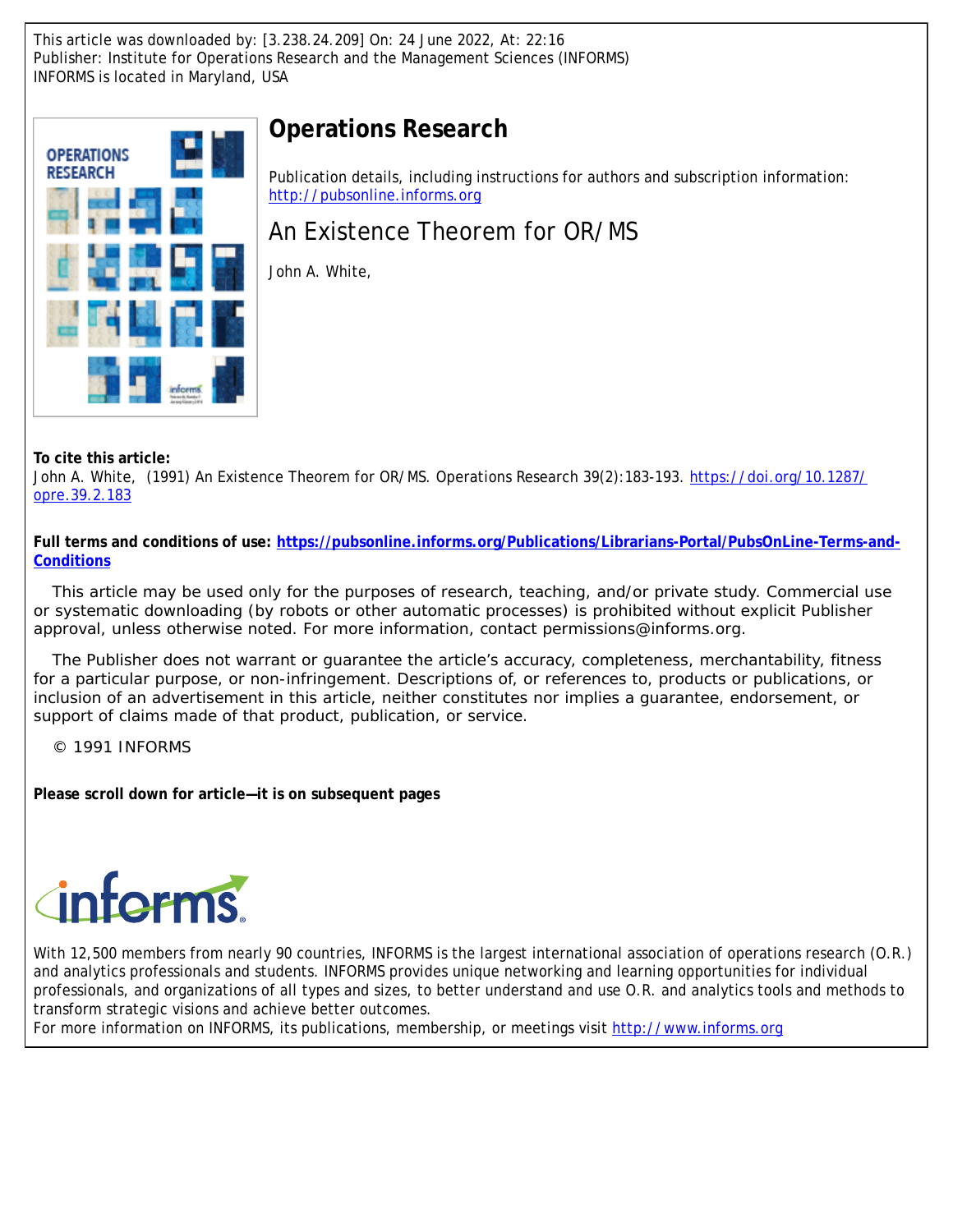# OR FORUM

## AN EXISTENCE THEOREM FOR OR/MS

#### **JOHN A. WHITE**

National Science Foundation, Washington, D.C. (Received December 1990; accepted January 1991)

This paper, which is based on the Omega Rho lecture given at the 1990 ORSA/TIMS meeting in Philadelphia, states the author's necessary and sufficient conditions for effective OR/MS. Then it describes the changing character of this field, considers some opportunities for it. addresses some human resources concerns facing it, and offers a view of what it will do in the 21st century. After addressing some concerns about the higher education culture, it then provides some conclusions about the future of OR/MS.

grew up in Arkansas and therefore thought that the world revolved around it; when I first learned geography, Arkansas was shown in the middle of the map. But when I went to Japan for the first time I saw a map of the world with Japan in the middle. Three months later a speaker at a manufacturing conference in Birmingham, England, showed a map of the world with England in the middle. Imagine how disoriented I was later to see an Australian's view of the world: not only was Australia shown in the middle of the map, but north was also shown as down! To accept this last view I had to turn my world upside down.

My objectives in relating these different views of the world are twofold: I want you to understand my own biases (view of the world) and I want you to consider adopting a radically different view of our world  $(OR/MS)$ . In terms of my biases, there is no doubt that my views concerning the future of OR/MS are affected by my experience as an industrial engineer and my time at the National Science Foundation (NSF). At various times, in my research, consulting, and industrial experience I have described my work as operations research because of its applications focus. While at NSF, I have been a strong advocate of team-oriented, cross-disciplinary research on industrially relevant problems; I have also assigned a higher priority to education and human resources initiatives than to research initiatives because of my concerns for the long-term health of the nation's scientific and engineering enterprise.

My second objective is for you to adopt a radically different view of the world of OR/MS. Frankly, I believe the time has come for us to turn the OR/MS world upside down. We must examine it from a different perspective. We must re-examine the very foundations of operations research and management science. We must consider a complete restructuring of  $OR/MS$  practice, research, and education. The storm clouds on the horizon suggest that such a restructuring will be needed for OR/MS to survive. In fact, I think the very existence of  $OR/MS$  is threatened.

My paper is organized as follows. First, I will state what I believe are the necessary and sufficient conditions for the survival of OR/MS. Next, I will focus on its changing character; third, I will consider some opportunities for it; and fourth, I will address several of the human resources issues it faces. Fifth, I will consider OR/MS in the 21st century, and then, I will address several concerns regarding the higher education culture. Finally, I will offer some conclusions concerning the future of OR/MS.

#### NECESSARY AND SUFFICIENT CONDITIONS

Under what conditions will operations research and management science continue to exist? I believe the following conditions are both necessary and sufficient:

- · solve real-world problems;
- employ cross-disciplinary, team-oriented approaches;
- increase the participation of women, minorities, and persons with disabilities; and
- contribute to strengthening the nation's educational system.

Subject classification: Professional: addresses.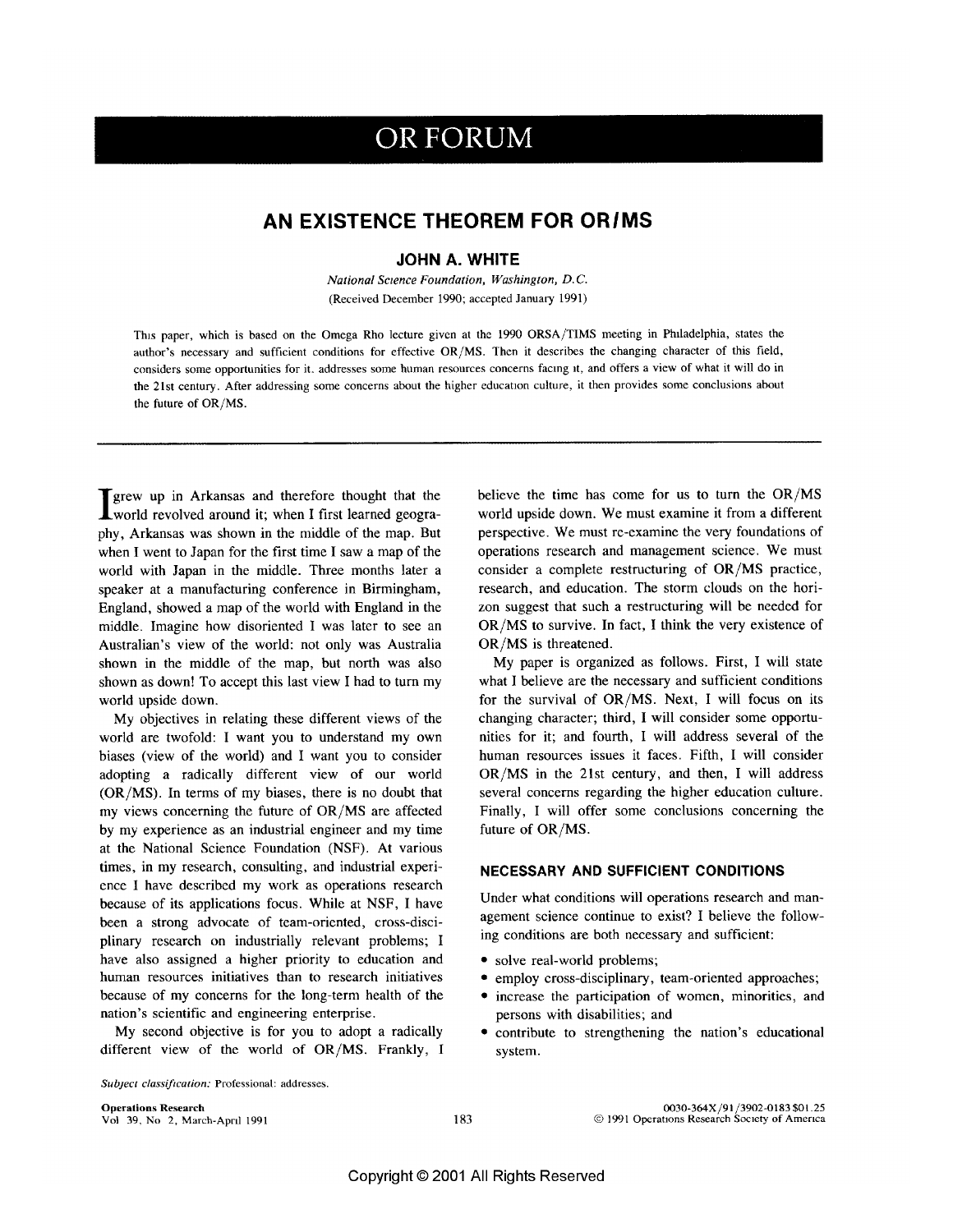#### 184  $\frac{1}{2}$ WHITE

It is ironic to find the first two on the list, since OR/MS grew out of just such a focus during World War II. The work of cross-disciplinary teams of scientists and engineers on operational problems faced by the Allies gave rise to operations research. Under the leadership of P. M. S. Blackett, a group consisting of three physiologists, two mathematicians, two mathematical physicists, an astrophysicist, and a surveyor made its mark; in fact, it was sufficiently successful to become recognized as "Blackett's Circus," (Gross 1989).

Of further interest is the fact that the conditions that spawned OR/MS also gave birth to the NSF. On July 5, 1945, in response to an invitation from President Roosevelt, Vannevar Bush, Director of the Office of Scientific Research and Development during World War II, submitted a report to President Truman titled Science-the Endless Frontier; the report led to the creation of the NSF in 1950 (see National Science Foundation 1990). In his report, Bush made this statement (loc. cit., p. 5):

Science can be effective in the national welfare only as a member of a team, whether the conditions be peace or war. But without scientific progress no amount of achievement in other directions can insure our health, prosperity, and security as a nation in the modern world.

#### Later, the report said (loc. cit., p. 17):

In this war it has become clear beyond all doubt that scientific research is absolutely essential to national security. The bitter and dangerous battle against the U-boat was a battle of scientific techniques—and our margin of success was dangerously small. The new eyes which radar supplied to our fighting forces quickly evoked the development of scientific countermeasures which could often blind them. This again represents the ever continuing battle of techniques. The V-1 attack on London was finally defeated by three devices developed during this war and used superbly in the field. V-2 was countered only by capture of the launching site.

The Secretaries of War and Navy recently stated in a joint letter to the National Academy of Sciences: "This war emphasizes three facts of supreme importance to national security: 1) Powerful new tactics of defense and offense are developed around new weapons created by scientific and engineering research; 2) the competitive time element in developing those weapons and tactics may be decisive; 3) war is increasingly total war, in which the armed services must be supplemented by active participation of every element of civil population."

As reported by Gass (1989), following World War II governmental OR/MS groups were established in the Air Force, Army, and Navy. Since that time, Washington, D.C. has been a relative stronghold for OR/MS. Hence, because the successes that led to the creation of OR/MS were essentially the same successes that led to the establishment of the NSF, one might have expected OR/MS to have been supported strongly by NSF. Such has not been the case. Why? Perhaps the support record is due to OR/MS straying from the focus that spawned it. What we today call OR/MS is quite different from what was called OR/MS in the 1940s and 1950s. (I will have more to say about this later.)

Not only does the survival of OR/MS depend on it returning to its roots by regaining its focus on real-world problems and utilizing team approaches in performing the requisite research, but also it depends on broadening the participation of women, minorities, and the disabled in OR/MS and improving the overall education system, especially the precollege teaching of mathematics and science. The latter two existence conditions relate to the changing demographics in the United States. The difficulty in attracting to OR/MS the segment of the talent pool that is the fastest growing and the deteriorating quality of the nation's precollege education in mathematics and science threaten the continued existence of OR/MS. In studying the talent pool, the so-called pipeline, the NSF has learned that approximately 80% of those entering the work force during the decade will be women, minorities, and new immigrants. For a field that should be especially attractive to all segments of the population, OR/MS is decidedly male in its gender profile and white in its skin-tone. Few role models exist and fewer targeted programs exist to rectify the situation.

Who will the OR/MS professional be in the year 2010? All candidates are alive; the youngest candidates are in kindergarten or first grade. Unless significant changes occur in career preferences by gender and race, OR/MS will face a significant shortage of qualified individuals educated in the United States. In fact, the number of U.S.-born graduates from OR/MS programs has steadily declined over the past decade. Furthermore, because of the success in attracting the world's best and brightest to OR/MS graduate programs in the U.S., many have concluded that there is no cause for concern regarding a future supply of OR/MS professionals. Unfortunately, such an argument overlooks the investments being made by other nations to strengthen higher education. Given the noteworthy contributions of D. Allan Bromley (the Canadian-born Assistant to the President for Science and Technology), Erich Bloch (the Germanborn former Director of the National Science Foundation), and Nam P. Suh (the Korean-born former Assistant Director for Engineering at the National Science Foundation), to name but a few, it should be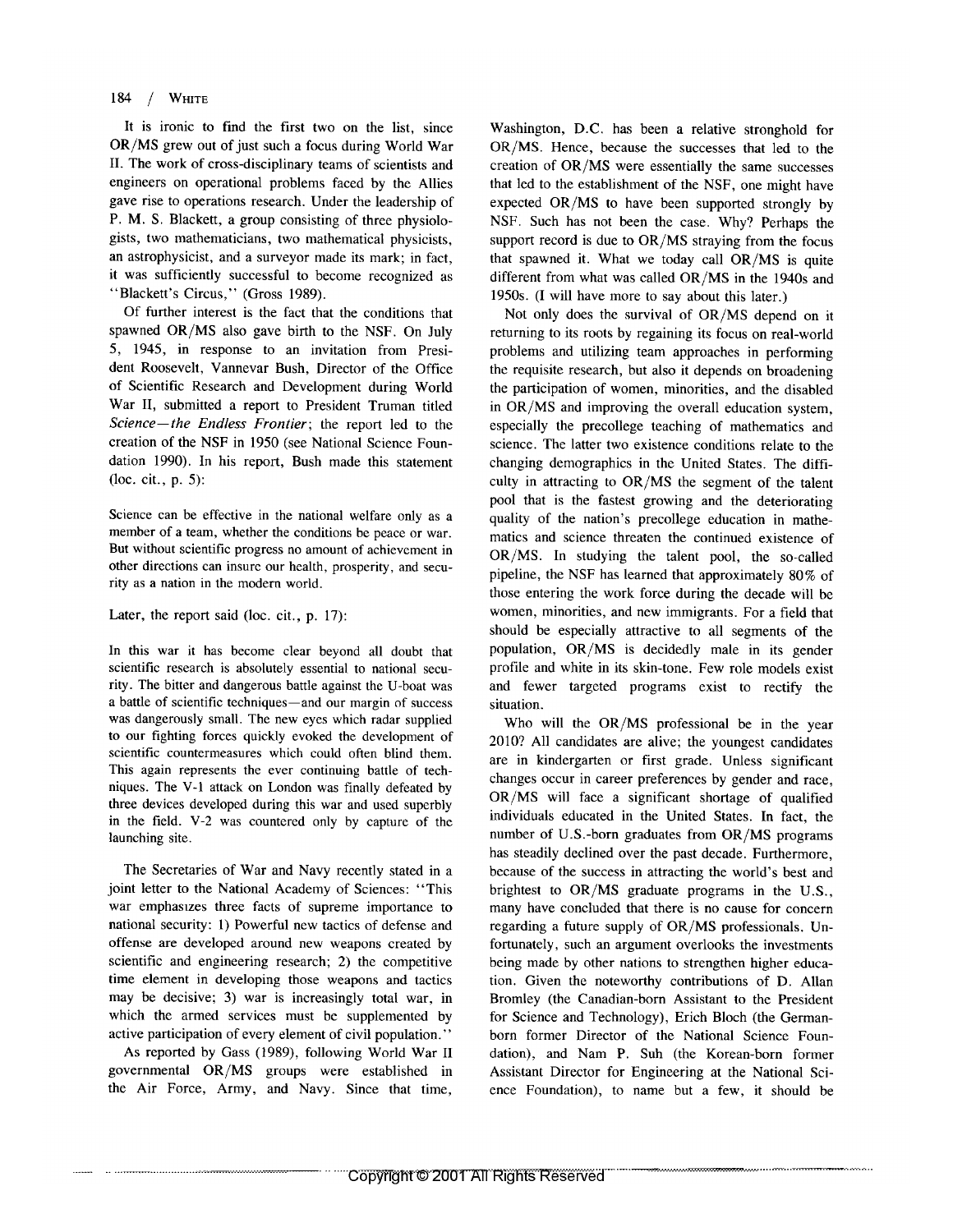obvious that I do not decry the number of scientists and engineers we have been able to recruit from abroad. Rather, I bemoan the paucity of American born who are pursuing careers in science and engineering.

The quality of America's educational system is receiving widespread attention, with much of the focus directed toward precollege programs. In his State of the Union address last year, President Bush established the goal of America's high school graduates being the best in the world in mathematics and science by the year 2000. Since that time, some progress has been made, but not enough! As of October 31, 1990, only 3,348 days remained until January 1, 2000.

In many ways, becoming first in mathematics and science is a greater challenge than President Kennedy's goal of putting a man on the moon in a comparable time period. Why? Because the moon stayed in the same relative position! The distance remained the same *during the race*, whereas, while we are improving the quality of mathematics and science in our school systems, so are other nations. Furthermore, President Kennedy's objective was always in sight, at least at night. Finally, the distance to be overcome is much greater than the distance to the moon. As we shall see, the United States has not fared well in recent international comparisons of mathematics and science performance among precollege groups. If we are to become first in the world in mathematics and science, broad and sustained support will be required. And, the federal government will not be able to solve the problem alone; any systemic improvements will require the participation of state and local agencies, as well as the support of industry and the citizenry at large.

### THE CHANGING CHARACTER OF OR/MS

Over the past 40 years, OR/MS has changed significantly. Today, the emphasis is on becoming a specialist, not a generalist. Whereas in the 1950s and 1960s, a new OR/MS faculty member would be expected to teach graduate courses in mathematical programming and queueing theory, today's graduates would not deign to cross the deterministic-probabilistic boundary. Furthermore, a higher priority is placed on theoretical research than on applied research; issues of exactness and complexity stand in the way of providing answers to complex problems. Finally, the goals, objectives, and approaches by which an OR/MS professional addresses complex problems has changed; there tends to be a greater fascination with the particular tool than with the results obtained and there tends to be greater emphasis on individual performance than on team performance in problem solving.

From a team-oriented, cross-disciplinary focus on real-world problems, OR/MS research has migrated toward a narrow disciplinary focus on conjectured problems by individual investigators. Rather than focus on being a separate discipline, I believe the OR/MS community should focus on influencing other disciplines to incorporate OR/MS principles and methodologies.

Finally, a review of the program for this meeting indicates that progress has been made in addressing problems of emerging importance to the nation. The emphasis on productivity and competitiveness is certainly encouraging, as are the sessions devoted to problems of current concern. However, what appears to be lacking is the strong participation of those from other disciplines, those who understand the problem from a different perspective, those who do not view the intellectual challenges as narrowly as we. In the future, more attention must be given to inviting speakers to the ORSA/TIMS meeting who understand problems from quite different disciplinary perspectives.

#### **OR/MS OPPORTUNITIES**

Again, based on my view of the world, I believe many exciting opportunities exist for OR/MS. Consider a manned mission to Mars, global change, mapping the human genome, materials synthesis and processing, high performance computing, strategic manufacturing, biotechnology, energy, and environmental problems. In each case, there exists a significant opportunity for OR/MS to contribute. In some cases, increased understanding of nature is sought; in others, methods to enhance our quality of life are being pursued. However, in all cases, modeling and simulation are required; in all cases, constrained optimization problems arise; in all cases, probabilistic and statistical issues must be dealt with; in all cases, multiple disciplines are needed to provide the kinds of breakthroughs being sought. Will OR/MS participate, or will OR/MS prefer to focus on less important problems?

One of the greatest strengths of OR/MS is its diversity. If you examine the program for this conference in terms of subjects, speakers, institutions, and approaches represented, the diversity is immediately evident. In fact, as I reviewed the program I was reminded of the book, *Powers of Ten* (Morrison et al. 1982) and a presentation at an IBM Design for Automation Conference at Munich, West Germany. The conference opened with a film on which the book is based; although the film was an American product, it was narrated in German. Since I do not speak German, I depended on the visual message, which was powerful. The film began by showing a person's hand. The camera backed away, showing it was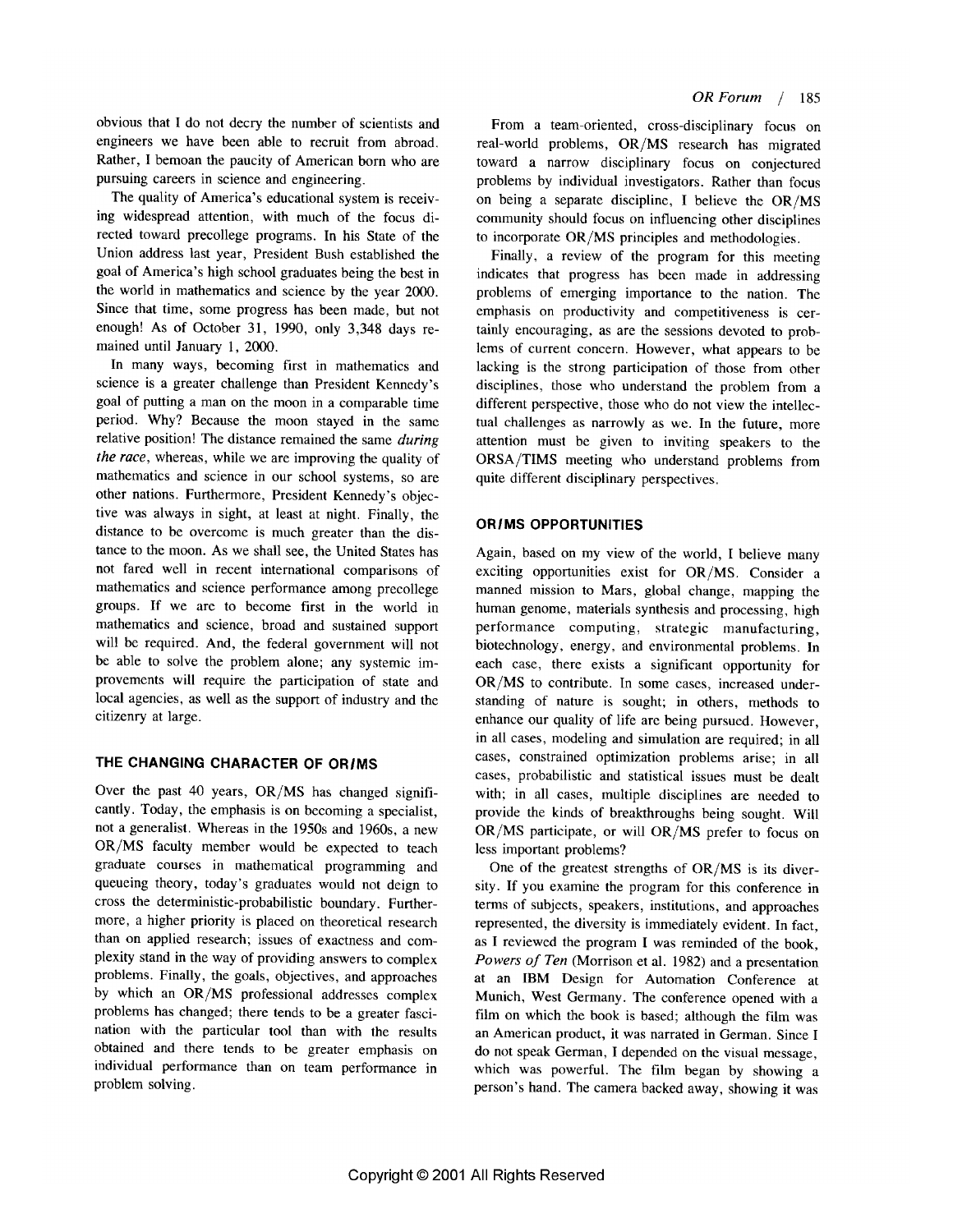#### $186$  / WHITE

a man's hand; the camera moved back further and showed a couple picnicking in a park. Moving back even more, you could see it was a park in Chicago near Lake Michigan. With increasing powers of ten in the distance from the original subject, the camera moved back to a distance of a billion light-years from the original subject, a point at which our galaxy was but a speck in the solar system. Suddenly, the camera zoomed back through space to the subject and began to explore negative powers of ten in distance from the skin. Closer and closer it went into the cellular and atomic structure, until its distance from the skin was 0.1 fermi.

The message I retained from the film is the strength of diversity, ranging from positive to negative powers of ten, spanning the continuum from basic to applied research, from real to conjectured problems, from deterministic to probabilistic formulations, from exact to heuristic solutions, from precise to fuzzy representations, from individual investigators to teams of researchers in groups and centers, from education to research. We need people in OR/MS who are skilled at taking the systems view, as well as people who are more narrow in focus and extremely deep in their understanding of their subject. OR/MS offers diversity in the powers of ten that span from a +25 power to a  $-25$ power. We can assist in modeling and synthesizing new materials being created at the atomic and molecular level; and we can assist in designing new infrastructures, for cities, states, and nations.

#### **HUMAN RESOURCES ISSUES**

The human resources issues facing OR/MS are manifold. We will consider the quantity and quality of America's students, changing demographics, OR/MS involvement in precollege and undergraduate education, and the OR/MS literacy of engineers, scientists, and managers in the private and public sectors.

The nation's college and universities are facing a threefold challenge that must be addressed-soon! First, the decline in the size of the college-age population between now and the end of the millennium will reduce significantly the production of engineers and scientists during a time in which science and technology are emerging as the formidable competitive weapons in international competitiveness. Second, the attractiveness of engineering and science is declining among today's students; engineering and science are not necessarily the majors of choice among the nation's best and brightest young people. Third, the demographic shifts that are underway will yield a population that has not opted historically for engineering and science; specifically,

engineering and science continue to be less appealing to women, under-represented minorities, and persons with disabilities than to the remaining segment of the population-which is diminishing in relative size!

Given the challenge facing America's colleges of engineering and science, it is especially important for today's educators to increase the appeal of engineering and science to all segments of society; at the same time, degrees in engineering and science must be competitive with the best in the world.

The United States ranked 12th out of 12 in mathematics and 9th in science in a 1988 comparison of average achievement scores for age 13 students. In a comparison of 12th grade achievement scores, among 13 nations the United States ranked 11th in geometry, 12th in algebra, 13th in calculus, 13th in biology, 11th in chemistry, and 9th in physics. Hong Kong ranked 1st in all but one subject and, on an aggregate basis, the United States ranked 13th.

Of course, there are other measures of the quality of our educational system, including the emergence of newly established schools in the United States for children of Japanese assigned to this country. Even though all but the English classes are taught in Japanese, American students have sought admission—even though the schools meet six days a week and stay in session far more days a year than the U.S. schools. Indeed, Richard Celeste, the Governor of Ohio, observed recently that one way to gain support for improving education is to locate Japanese plants in every city in his state. He noted that in the cities where a Japanese school had been established, subsequent bond referendums to improve the public schools had passed with minimal opposition.

In Japan, West Germany, and the U.S.S.R., approximately 98% of high school students take at least three years of mathematics and science; in the U.S. less than 40% do so. In addition to giving less emphasis to mathematics and science, we give less emphasis to school: Whereas our children attend school 180 days a year, students attend school in the U.S.S.R. 205 days, in West Germany 210 days, and in Japan 220 days.

More than a decade ago, a friend from Tokyo told me he thought Japan was faring better in international competition because of the superiority of its educational system. When I challenged him on his claim, he noted that essentially all of their students graduate from high school and nearly 60% attend college. He asked what the statistics were in the United States. I was too embarrassed to tell him about our adult illiteracy rate and high school dropout rate. (I hope he did not see the report for the 1986-1987 school year, when only 73% of our high school seniors graduated. Also, I wonder if he would be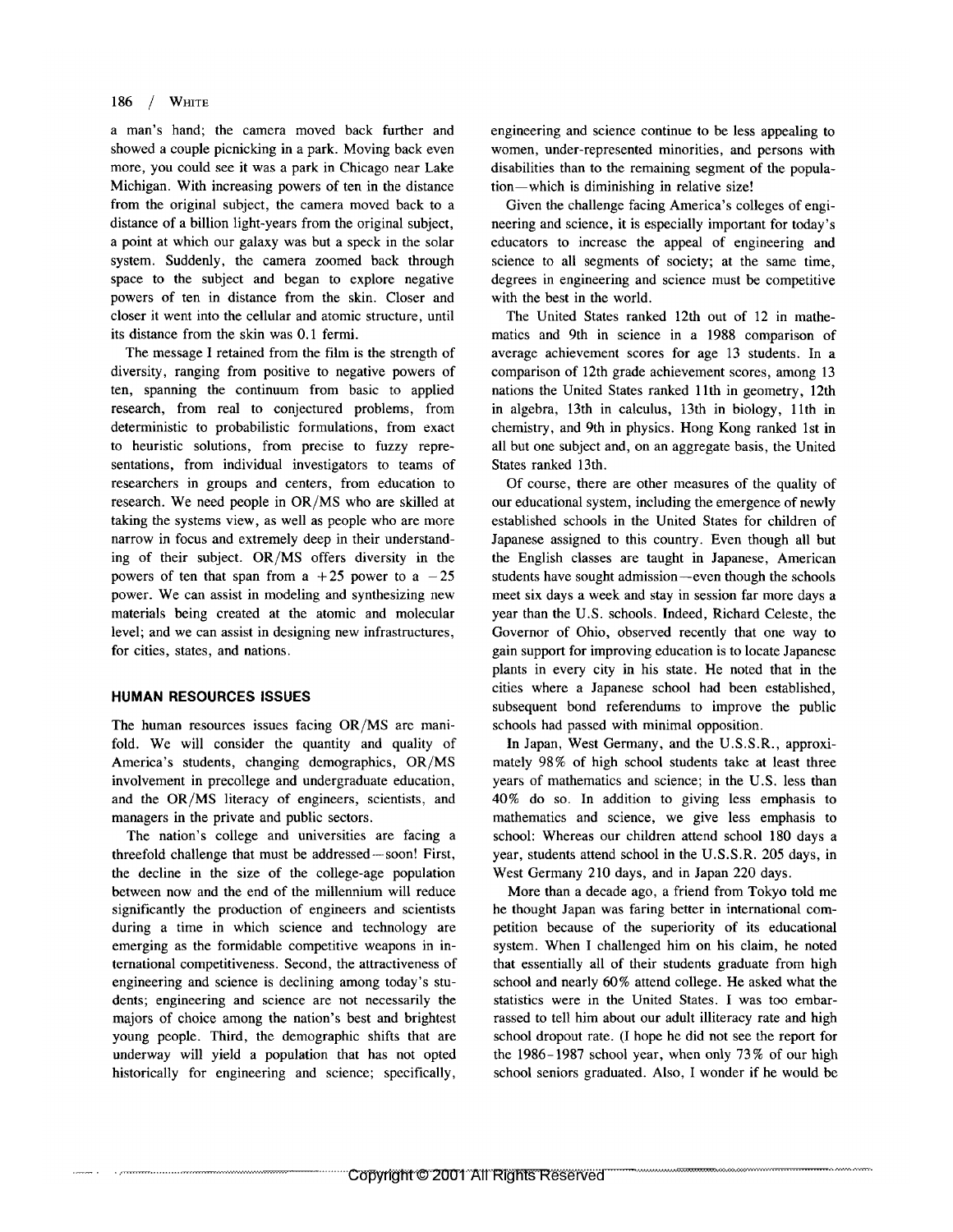surprised to learn that many of the lowest rated states are highly ranked in producing collegiate football players. What are our priorities, America?)

It is very clear that our product (OR/MS) is not selling to Americans in today's market; engineering enrollments have declined each of the past 7 years. It is also clear that our product will not sell in tomorrow's market unless significant changes are made in designing, marketing, and producing it. Because of the supply/ demand situation that existed for decades, America's colleges of engineering and science have not had to sell their products. For example, in engineering we did not have to do anything to attract students or convince them to major in engineering. In fact, we could tell entering freshmen to look to the right and look to the left to see those who would not be around in 4 years; we were proud of our weeding-out system. Our boot camp mentality was very successful; it succeeded beyond our wildest dreams. As a result, students across the country are telling engineering educators, "I don't need you!"

Attrition during the first 2 years is too great, and it is especially so for women and minorities. For instance, of 40,000 minority students who enrolled in engineering as freshmen, only 14,000 were enrolled in engineering one year later. Why are we experiencing such levels of "leakage" from the pipeline during the first two years of college? Some reasons include a mismatch of interests, poor preparation in precollege programs, career misperceptions, lack of ability, and personal constraints. Often overlooked is the possibility that faculty are doing little to encourage the academically capable student to pursue engineering and science; the manner in which the subjects are introduced seldom portray the excitement of science and engineering. We must improve our product and our image. We need to do a better job of conveying the message that engineering and science can be fun and rewarding. We in academia and industry must involve the media. We must articulate the joy and excitement of making a positive impact on the world.

Unfortunately, our faculty send signals to people that they do not belong in engineering and science. Too many institutions appear to be content with the fact that 2% of engineering faculty nationally are women; 210 of the 421 are untenured assistant professors, whereas 58% of the male faculty are full professors. Because of the large number of faculty attracted to engineering and science in the 1960s following Sputnik, we face a significant number of retirements in the next 10 to 15 years. Who will replace them?

As a result of the student shortage in graduate school we have become dependent on a deficit trade policy with respect to human talent; simply stated, we must import graduate students in order to have an adequate supply of students to fulfill the research and teaching missions of the research universities. Not only do we depend on an open immigration policy, but also we depend on our ability to attract the best and brightest from all over the world to populate our classes and our faculties. Currently, more than half the doctorates in engineering go to individuals who were not born in the United States; likewise, nearly 60% of the assistant professors in engineering were not born in this country.

There is nothing wrong with a deficit trade policy in human talent unless you take a look at the long-term implications. With such a policy, we must continue to recruit from other countries. However, many of those countries are improving their ability to retain their best and brightest, as well as repatriate them. America built its reputation on an open immigration policy. The European exodus connected to World War II and the more recent Asian exodus have benefited America beyond measure. Perhaps the changes that are occurring in Eastern Europe will save us once more. However, I would not want to bet this country's future on it and I think that is what we are doing. We are betting America's future on our ability to continue on the path we traveled in the past.

Unfortunately, because OR/MS is viewed as a graduate program in most universities, very little attention is given to undergraduate education by OR/MS faculty. Furthermore, scarcely any pay attention to precollege education in mathematics and science. Yet, the future of OR/MS depends on an adequate number of highly qualified students graduating from undergraduate programs and pursuing OR/MS. Depending on someone else to solve the problem of improving the quality and attractiveness of mathematics and science throughout the pregraduate school portion of the pipeline is a failing strategy.

Not only must OR/MS faculty engage the precollege pipeline education problem, but also they must rethink their role in undergraduate and graduate education. Currently, OR/MS faculty tend to use a "Washington Monument paradigm" in planning a student's education program. Too many believe that undergraduate students will only have value if they become doctoral studentsunder their advisement! Too many believe all students are in the university in order to one day become faculty members. For engineering, a new paradigm is needed, one based on the nation's Capitol Building, not the Washington Monument. We need to recognize that the vast number of undergraduate students will enter professional practice. They will help American industry be competitive; relatively few of them should go on for a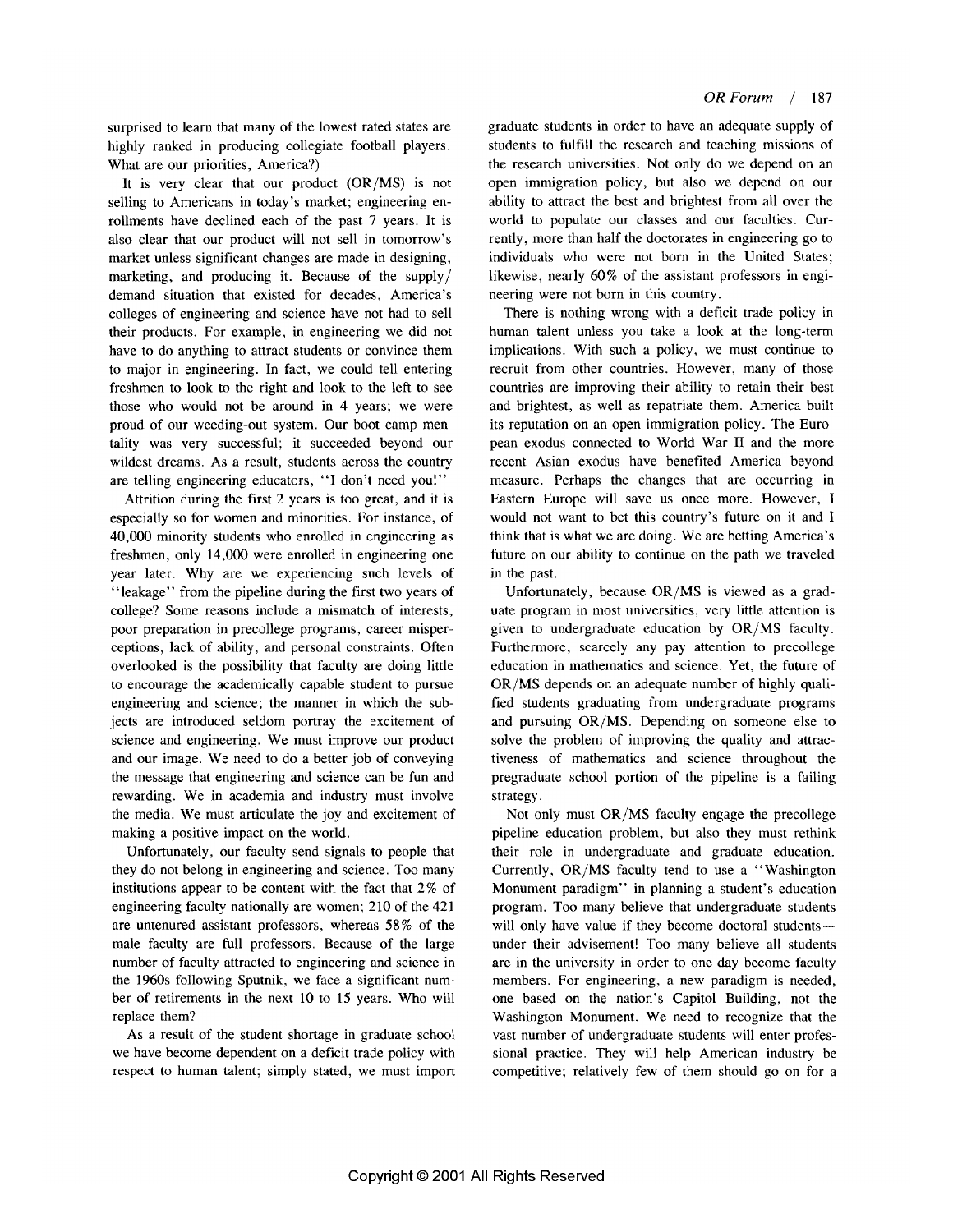#### 188 / WHITE

master's program and even fewer should go on for doctoral studies.

We should not focus our educational system on the production of the very few who will be Ph.D.s. Greater recognition must be given to the base of the Capitol, i.e., those who do not go beyond the bachelor's degree. We should make the bachelor's experience a quality experience, one that will benefit the student and industry; for that reason, I would support introductory concepts of optimization and probabilistic modeling being incorporated in all undergraduate engineering and science curricula. Next, we should focus on the few who go on to the dome of the Capitol by becoming graduate students. Also, we should consider the pinnacle of the Capitol, those who might get their doctorate. We must give greater focus to the basic mission of undergraduate engineering and science education; we must pay more attention to the base of the Capitol!

Finally, we need to incorporate OR/MS concepts in the education of a broader constituency, including the general public. Often, decisions are made in industry and government by individuals without an understanding of the fundamental concepts of constrained resource allocation. Tradeoffs are made implicitly and in an ad hoc manner without understanding how to turn win-lose situations into win-win situations.

#### OR/MS IN THE 21ST CENTURY

What will OR/MS be like in the 21st century? If we continue along the path we have been on, I do not believe we will be important players in solving significant problems that arise. However, I do believe OR/MS methodology will be incorporated in solving most complex problems that arise and are solved by crossdisciplinary research teams. If OR/MS does not explicitly provide the exposure to probabilistic modeling and constrained optimization for engineering and science, it will be provided by the mathematical sciences. As the computer becomes an integral part of precollege mathematics and science, college-level mathematics will place greater emphasis on discrete mathematics, as well as both probabilistic modeling and constrained optimization.

To continue as a separate discipline, OR/MS must be configured as a service discipline. Whereas probably more than 80% of its resources are directed at educating its own students, in the future more than 80% of its resources should be directed toward educating other students. In the future, practically all fields of study will require an exposure to OR/MS, including accounting, education, law, medicine, and the arts. In fact, I believe OR/MS should become a component of any liberal education curriculum.

### **CONCERNS ABOUT THE HIGHER EDUCATION CULTURE**

Before concluding, I will focus on concerns I have regarding the faculty culture that exists in higher education. In this case, my observations are influenced by my experience at NSF. However, my experience as a faculty member for more than 25 years also weighs heavily in my feelings of concern for our profession.

Attempting to Test Quality Into Our Students. We have criticized industry for attempting to inspect quality into its products, while at the same time we have attempted to test quality into our students. Firms that understand the weakness of the "inspecting quality into ..." are now designing quality into their products; less emphasis is given to inspection and more emphasis is given to front-end planning and design. How does this apply to academia? Entrance exams, tests, quizzes and final exams in courses; and qualifying exams, comprehensive exams, and dissertation defenses are forms of inspection—they are attempts to inspect quality into the product.

I do not advocate an elimination of all inspections, but I do advocate an attack on defects where and when they occur. In industry it is far better to cure the cause of the defect than to continue to reject defective parts! Likewise, in academia more attention needs to be given to identifying the source of the failure. In my judgment, when a student fails a course, it is because of a failure in the teaching/learning process; both the student and the professor are jointly culpable. However, under our current system, only the student pays the penalty for the lack of successful education on the part of the professor.

The Importance of Students to Faculty. How important is the teaching mission of research universities to their faculty? Students know how important they are to the faculty. They are reminded daily of their importance. For that reason, it is not surprising that last minute attempts to recruit undergraduate students to attend graduate school are so unsuccessful; what is surprising is the few faculty who recognize the connection between their own attitudes toward teaching undergraduate students and their recruiting difficulty. You cannot suddenly recruit students for graduate school in the latter part of their senior year and expect them to discount all of the messages you sent during the previous three and one-half years. By the end of the sophomore year, it is fairly obvious which students have high-potential for graduate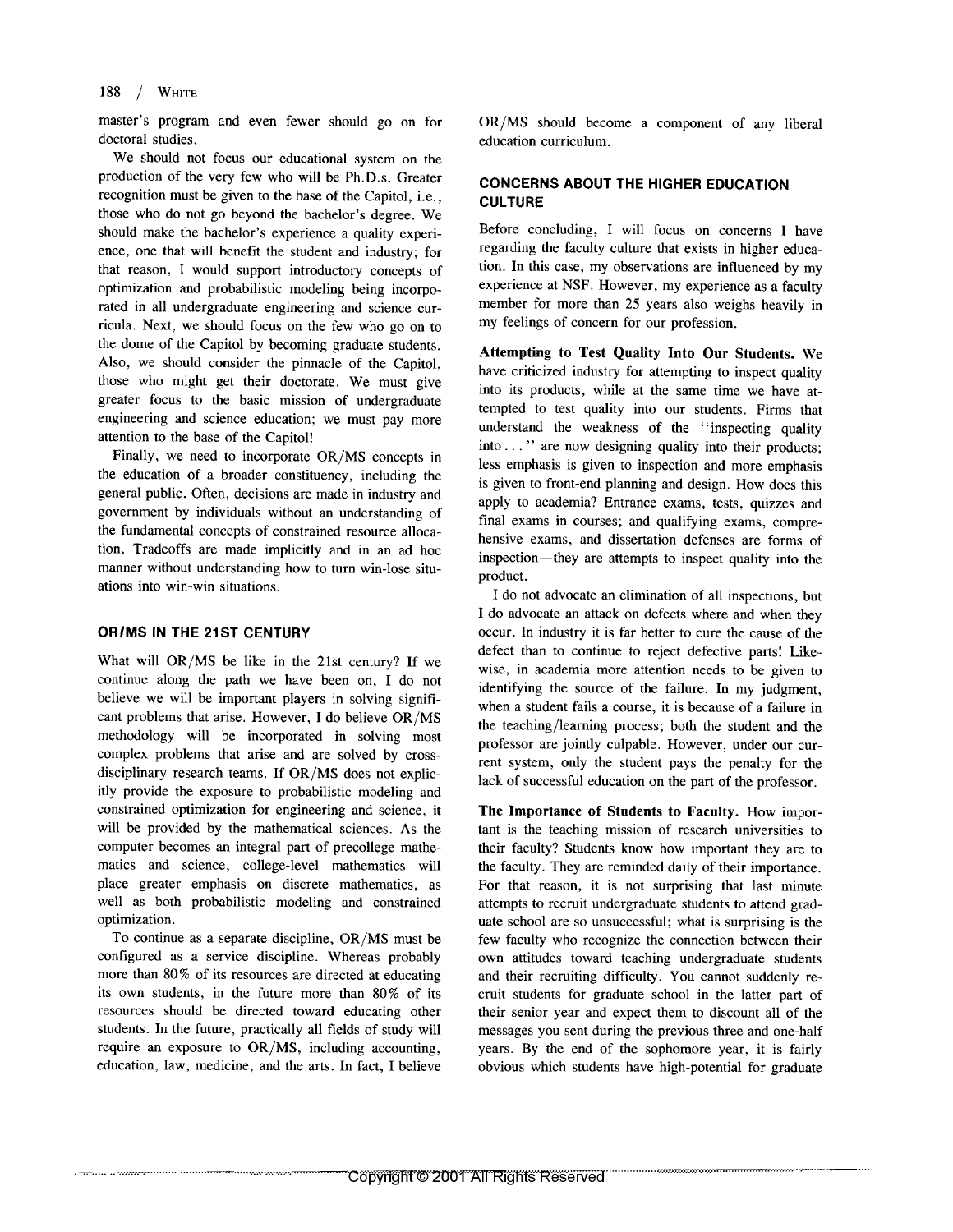school. Yet, we do not pay much attention to them until they are seniors.

The Tradeoff Between Type I and Type II Errors. In testing statistical hypotheses, we guard against two kinds of error: rejecting an hypothesis that should be accepted (Type I error) and accepting an hypothesis that should be rejected (Type II error). Similarly, educators are concerned with two kinds of errors: failing a student who should pass an exam (Type I) and passing a student who should fail an exam (Type II). Unfortunately, in admission and graduation decisions faculty appear to prefer to make a Type I error rather than make a Type II error. Furthermore, they do not recognize that strategies to reduce one type error generally result in increasing the other error. Most of our entrance criteria and hurdles are installed to minimize the chance of making a Type II error and result in increasing the likelihood of a Type II error.

The Dependence on the Selection Process. Today, there is too much dependence on selection processes and not enough dependence on development processes. We have refined to an ultimate degree the selection process. James Duderstadt, President of the University of Michigan and a member of the National Science Board, has pointed out this aspect of higher education. He noted that universities have depended on selection processes in recruiting students and faculty. Unfortunately, little or no attention is given to developing human potential. The true value added by the educational system must be questioned.

We ensure that only the best students are admitted as undergraduates, only the very best of those are allowed to go to graduate school, only the very best of those will graduate, only the very best of those will be hired as assistant professors, and only the very best of those will become tenured. That process might have worked with the input stream of the past, but it is not likely to be effective in dealing with future input streams.

Picking Up More Pebbles. We must pay more attention to those who might be at the margin—those who. with a little development effort, can be transformed into superstars. We must find a way to effect the transformation. I am reminded of the young woman who was hiking on a mountain trail she had never hiked before. At one point on the trail she noticed a sign that read, "Pick up some pebbles from the pile at the base of this sign. Put them in your pocket. At the end of the day, you will be both glad and sad." She looked at the pile of rocks, chose two of the smallest pebbles, and put them in

OR Forum  $/189$ 

her pocket. After hiking all day, as she was about to go to sleep she remembered the pebbles. When she removed them from her pocket, she found that they had turned into gold. She was very glad she had picked them up; and she was very sad that she had not picked up bigger and more pebbles.

Taking a Chance on the Marginal Student. We must recruit more of the marginal students; at the end of four years we will be both glad and sad. We will be glad that we paid attention to the ones we did and we will be sad that we did not pay attention to more of them. We must develop a mentoring capability within engineering and science, we must pay much more attention to the development of the human resources made available to us; we must acknowledge their scarcity; and we must replace a weeding-out philosophy with a bringing-in or cultivating philosophy. Instead of looking for reasons to reject, we must place greater emphasis on nurturing and developing. This will require a major change in the culture of engineering and science education.

Lack of a Strategic Focus. In general, faculty lack a strategic focus. We need to develop a better understanding concerning how the courses we teach and the research we do fit into the broader scheme of things within the academic environment; we must stop thinking and acting as though we are islands unto ourselves.

Self-Interest and Discipline Interest Versus Student Interest, University Interest, and National Interest. Our culture places self-interest and discipline interest ahead of student interest, university interest, and national interest. We are much more concerned about what our peers think worldwide in our field, than what our colleagues think in our own university. In recruiting graduate students, we are not particularly concerned about the long-term implications to the nation in our selection. Instead, we want students who will help us maximize the publications that result from our research. It is certainly not in our best interests to graduate such students quickly, the continuity of our research takes precedence over the student's interests. In designing curricula, we want to ensure that our areas of research are included in required courses so we can gain exposure to the best students-never mind that the total number of hours required for graduation is making OR/MS less attractive as a major.

Not only do we treat students in a way that is to our benefit, but also we do the same thing to junior faculty. To ensure that more research support comes to the department, we will only support for tenure the faculty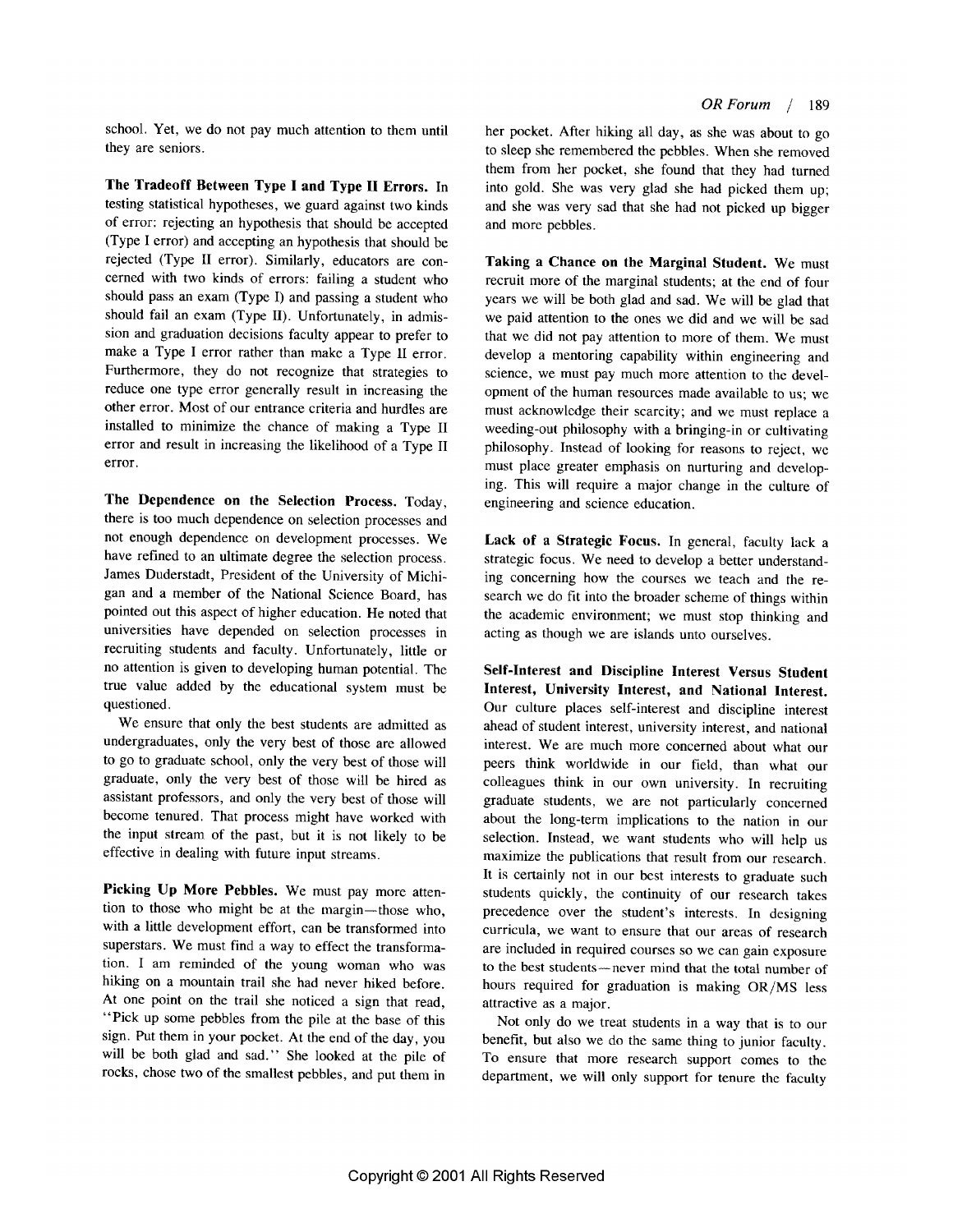#### 190 / WHITE

who have shown an ability to attract outside funding. Furthermore, because tenured faculty are not as easily encouraged to attract external support, we will vote to increase the time required to get tenure. To put the burden of proof on the young faculty member and remove it from us, we say, "Young faculty member, welcome aboard. We will see you in about six years and let you know whether you are going to receive tenure."

Our treatment of students and junior faculty conveys a clear message concerning our priorities: We put selfinterest and discipline interest far ahead of student interest, university interest, and national interest. Few faculty understand or appreciate that what they might do in terms of engaging in a research activity might have some national impact. Our decisions are made with respect to where we have the greatest chance of getting funding support and what the impact will be on our scholarly productivity.

Copycat Objectives. In general, faculty fail to recognize the strength that exists in the diversity within America's education enterprise. There exists an enormous copycat pressure among universities. When a national ranking is released, university faculty, administrators, and trustees immediately look to see which university is ranked first; they want to be just like them. Hence, they hire their new faculty from the top-ranked institutions. The benefit to the nation of our diversity is in danger of being lost. Each institution has something to offer in the grand fabric we have woven. Educational institutions should have unique roles and unique missions; they should stop pursuing a copycat approach. The cookie-cutter approach of stamping out all institutions from the same mold must stop. (In this regard, I think NSF has been a part of the problem, not a part of the solution.) Faculty must refocus on the basics, they must return to the fundamentals and come to grips with the very basis for their institution's existence.

Academic Pecking Order. We are familiar with the academic pecking order that exists. Dating at least to the time of Plato, it goes something like this, "The further you are distanced from reality the more prestigious is your calling." Plato and his associates would not design to engage in manual work; they wanted to stay away from anything that smacked of work. The Judeo-Christian ethic associated woe, agony, and travail with work; the mind-set for many people today is that any job that requires you to get your hands dirty is bad. Many work hard to be able to not work, to retire. Our fondest dream is to be independently wealthy so we do not have to work. The intellectual challenge and the immense satisfaction derived from doing something that benefits mankind is lost within the antiwork philosophy. Engineering, for example, does not appeal to those who wish to avoid work, and within engineering greater prestige is placed on theory than practice, greater prestige is given to analysis than to synthesis, and greater prestige is given to design than to manufacturing.

Despite its roots in dealing with reality, the desire to become distanced from reality, to avoid direct connections to the real world, has infected OR/MS. As a result, much of the OR/MS research that occurs is actually pseudoscientific research. In emulating science, engineering research has lost its differentiation from scientific research.

Risk Aversion. Faculty are a very risk averse species, especially those in engineering. We are reluctant to adopt new paradigms. Yet, I believe that we must adopt them, beginning with the recognition/reward system in the university. Currently, individual contributions are weighed much more heavily than team contributions. The recognition/reward system works against collaboratory education and research. The very idea of having multiple graduate students do a common dissertation is beyond what many faculty can comprehend; to allow such a team effort would put the burden on the faculty to ascertain the contributions of each student, rather than put the burden on the individual student to demonstrate his/her contribution. To allow team research would necessitate that the faculty be engaged in the research. We would have to be closely involved in the research or we would not be able to make value judgments about the contributions of the team members.

The Changing Business of Higher Education. Faculty tend not to recognize the dramatic changes that have occurred in the business of higher education in the past decade. The cost of higher education is almost out of control. It is interesting for those of us in engineering to compute the ratio of the amount of money spent on tuition when we were students to that paid a newly graduated engineer. Now, compare that ratio with what exists today. I believe you will find that the cost of majoring in engineering today is proportionately greater than it was twenty years ago, when compared with the amount earned by engineers their first year.

The Business of Higher Education. We are confronted with the fundamental question that Peter F. Drucker (1974) says every manager must answer, "What business are we in?" Once that question is answered, he argues that managers must answer the question, "What business should we be in?" I have answered those questions for the NSF. Many think the business the NSF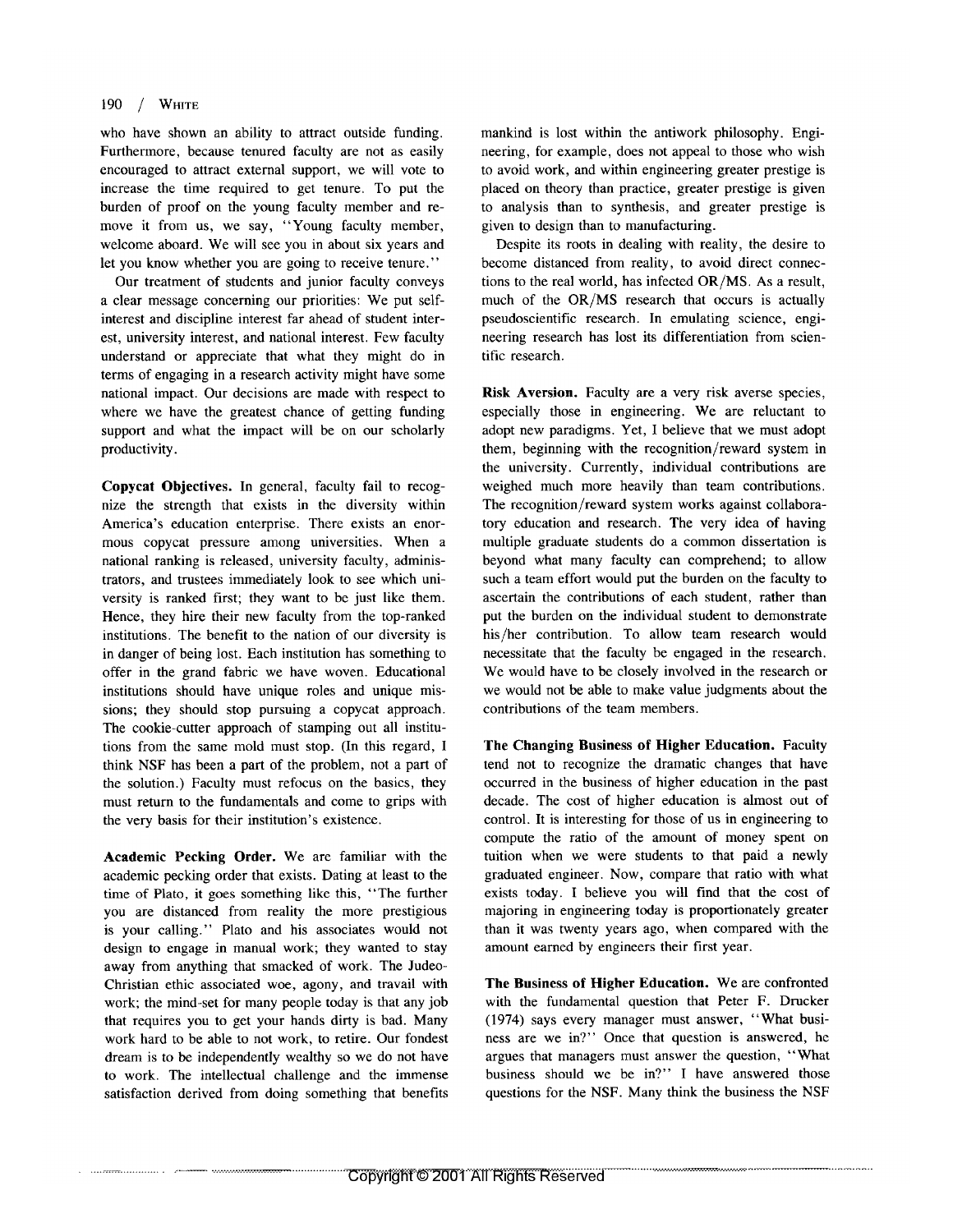should be in is the research business. As far as I am concerned, the NSF should be in the human resources development business. We make our investments in people. We make our investments through faculty to reach students. We do this in order to develop a capability in this country that is unmatched anywhere in the world; we want to be sure that we are at the forefront of knowledge by engaging in research to advance knowledge, to advance understanding. Research is the mechanism by which we develop human resources.

Similarly, I think the university's business is not the knowledge business; it is the business of producing knowledgeable people. NSF and higher education are in the people business. We must maintain our focus on people, students, and faculty. Students know very well how important they are to faculty. They are reminded daily of their importance.

Dependence on Federal Funding of Research. It appears that many in the academic research community believe it is their inherent right to receive research support from the federal government- $no$  strings attached! Many in academia (including faculty members and university administrators) appear to view the NSF as an academic entitlement program. Such is far from the case! NSF's mission is inextricably tied to the nation's fiscal condition; the economic health of the nation will affect NSF's ability to support research and, I believe, that support should be related to the impact of NSF's research on economic competitiveness. As such, more attention to meeting the needs of U.S. industry is needed in forming NSF's research agenda.

Sloughing off the Dinosaurs. In Managing in Turbulent Times, Peter F. Drucker (1980) notes we might have to slough off things that were appropriate in the past. Like dinosaurs, some things we could afford in the past have become extinct relative to today's environment. Everything we do in the university today needs to be called into question. In turbulent times, we must ask if we can afford to do all the things we are attempting to do; in turbulent times we must focus. Can we afford to offer as many majors as we do? Just because a major might have been appropriate in the past does not mean it is appropriate in today's competitive environment.

To make informed decisions, we must have better information concerning the cost of higher education. First, we need a good accounting system, one that provides accurate estimates of costs. Without accurate costs, how can good decisions be made? Even if you are in a business that is not price sensitive, you need to know your costs so you can price your product or service accordingly. With few exceptions, I do not believe that universities have a clear understanding of their true costs. Furthermore, while many university administrators appear to believe that the research program is the cash cow for the teaching program, I suspect just the opposite is true! We must examine everything that we are doing in higher education, because we are about to price ourselves out of the business.

Making a Difference Through Research. In OR/MS research, new paradigms are needed. Specifically, more emphasis should be given to making a difference with one's research; less emphasis should be given to publishing yet another paper in a prestigious archival journal that relatively few will read, and its only impact will be to serve as the launching point for another paper by the same author! Less emphasis should be given to pseudoscientific research and more should be given to industrially relevant research.

In academic research, I believe the educational experience of the student involved in the research is more important than the research results. As such, it is especially important for attention to be paid to the quality of the student's research experience. For I believe that the quality of that experience is far more important than the quality of the research output. Academic research has a twofold purpose: to educate students and produce results; I believe the former is far more important than the latter. Yet, the recognition/reward system in the university places greater weight on the latter than the former.

In academic research, more emphasis must be given to what is in the best interest of the student, what is in the best interest of the nation, and what is in the best interest of the university. Less emphasis should be given on what is in the best interest of the professor. Why do I make such a claim? Most faculty appear to make decisions as to what to teach, what to pursue in research, and which graduate students to support as teaching and research assistants on the basis of what is in their interests, not the students'. As a result, there are few incentives for a professor to accelerate a graduate student's academic program; there is little incentive to recruit American undergraduate students for graduate school as long as there is a ready supply of hard working, uncomplaining, highly capable foreign students; and there is minimal incentive to perform service functions for the university. Unfortunately, the "what's in it for me?" attitude is evident to all, especially the students.

Competitive Benchmarking. Faculty, in general, have failed to perform competitive benchmarking globally. Robert H. Hayes and Steven C. Wheelwright (1984) titled their book, Restoring Our Competitive Edge: Competing Through Manufacturing. Perhaps you have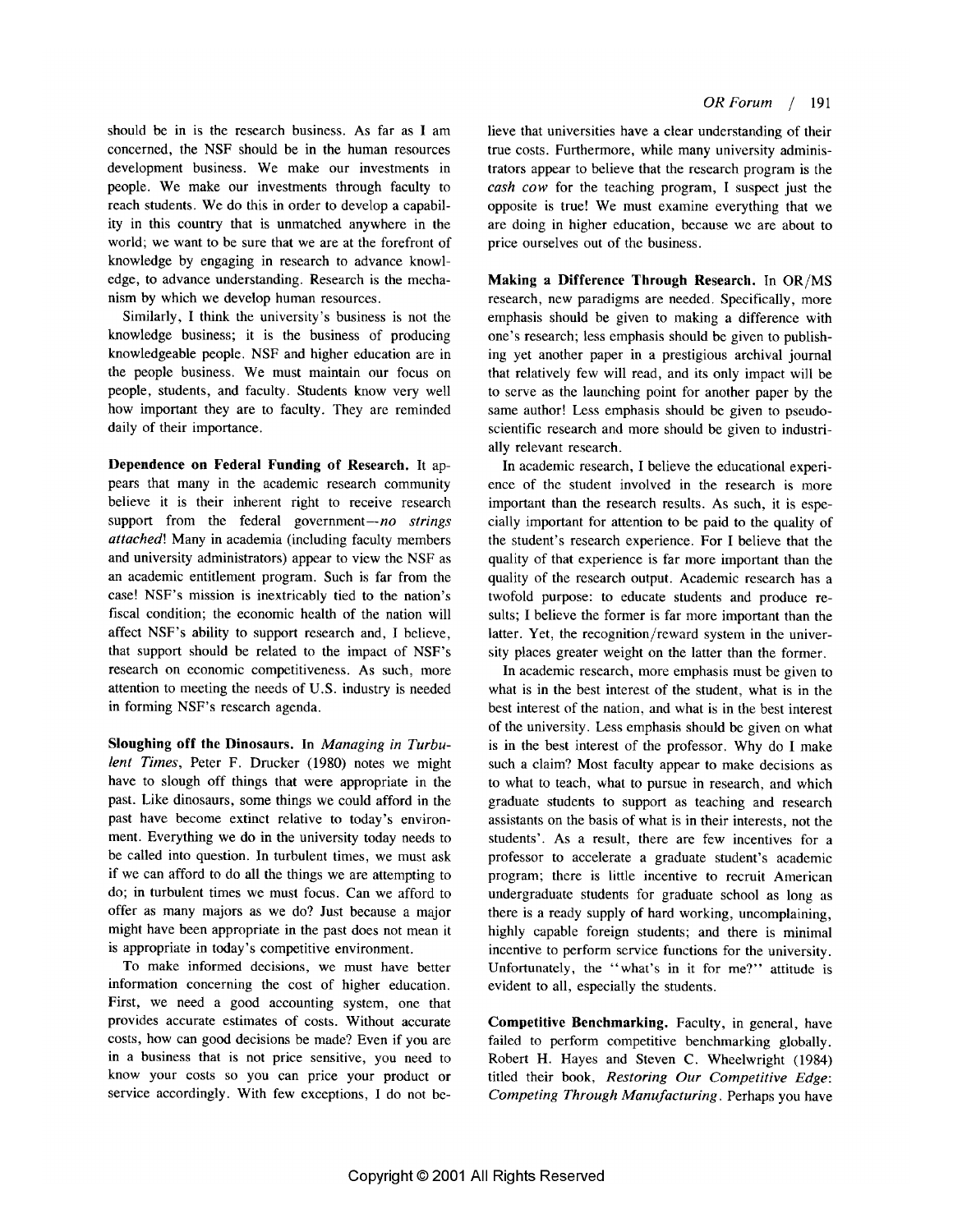#### 192 / WHITE

heard about the experience in Nashville, Tennessee, following the establishment of a Japanese school? Several Japanese executives and engineers were moved with their families to the Nashville area in conjunction with the location of new manufacturing plants. Soon they formed their own school; students go to school six days a week, more hours a day, and more weeks a year than the American students. Upon learning about the new school, several American students applied for admission. Students understand the value of education. They understand that Hayes and Wheelwright should have titled their book, Regaining Our Competitive Edge: Competing Through Education. Ultimately, the competition among nations will reduce to the quality of the educational system.

Universities do not have a corner on higher education. Considerable advanced study is provided by professional societies and by industry. AT&T, GE, IBM, and Motorola are among the firms that invest considerable amounts of money in educating their employees. Unfortunately, if faculty were asked to develop a competitive response on behalf of the university, their first reaction would probably be the formation of a committee to study the matter for a couple of years. Most universities have failed to define and develop new markets. Instead, they have continued to depend on the traditional market of students coming directly from high school. They have ignored nontraditional student markets and the continuing professional development market. Many opportunities exist for higher education-but, universities have failed to seize them.

Cooperating to Compete and Restructuring Higher Education. As occurred with industry, academia must learn to use cooperation as a competitive strategy. Since each of us is looking for a competitive edge, we must learn how to do cooperative education and cooperative research with other educational institutions. We must learn how to cooperate across state boundaries. We have got to learn how to cooperate across national boundaries as effectively as the European community. While Europe is learning to cooperate across national boundaries, we are squabbling about how to cooperate across departmental boundaries in the same institution, much less across university and state boundaries. Just as corporate America has restructured, so must academic America restructure.

#### **CONCLUSIONS**

In summary, I have focused on a number of changes that must occur for OR/MS to continue to exist, as well as changes that must occur for America's science and engi-

neering enterprise to remain world-class. I have no misgivings concerning the time and commitment required to redesign the science and engineering product, to expand our portfolio of products and services, and to regain lost market share. A quick fix is not in the cards because we are really talking about changing the culture of academia, not just science and engineering education.

In their book Corporate Cultures, Terrence E. Deal and Allan A. Kennedy (1982, pp. 169-170) stated, "Changing the culture of an organization is a difficult, time-consuming, often gut-wrenching process. This is as true in public corporations as it is in the private domain. In fact, effecting such changes in a public institution is, if anything, more difficult because of the number of legitimate constituencies—the public, legislators, unions, employees, special-interest groups-that can raise barriers to change. But change can be accomplished if a sufficient level of commitment is applied to the process for a long enough time." Since changing an academic culture is surely more difficult than changing that of a corporation, you can see why a united effort on behalf of the scientific and engineering community will be required and a broader support base must be developed.

I suspect there are several who are truly "in search of excellence" (Peters and Waterman 1982); others are "managing for excellence" (Bradford and Cohen 1984); still others have as their objective "creating excellence" (Hickman and Silva 1984); finally, I suspect there are some who have developed "a passion for excellence." Regardless of which might apply to you, if we are to be excellent in OR/MS, I believe we must regain our emphasis on the roots of the origin of OR/MS.

Nearly 50 years ago, OR/MS contributed to the nation's success in a global military conflict. Having emerged in response to national needs, it is time for OR/MS to respond again. The nation is engaged in a global economic conflict that endangers our quality of life. Due to the nature of the competition, a high priority has been placed on cross-disciplinary, team-oriented research on complex problems that are hindering the nation's productivity and competitiveness. Will OR/MS respond again?

#### **ACKNOWLEDGMENT**

I am indebted to Omega Rho for the invitation to present this paper as an address at the 30th Joint National Meeting of the Operations Research Society of America and The Institute of Management Sciences in Philadelphia on October 31, 1990. The views expressed are entirely my own and do not represent the official policy of the National Science Foundation.